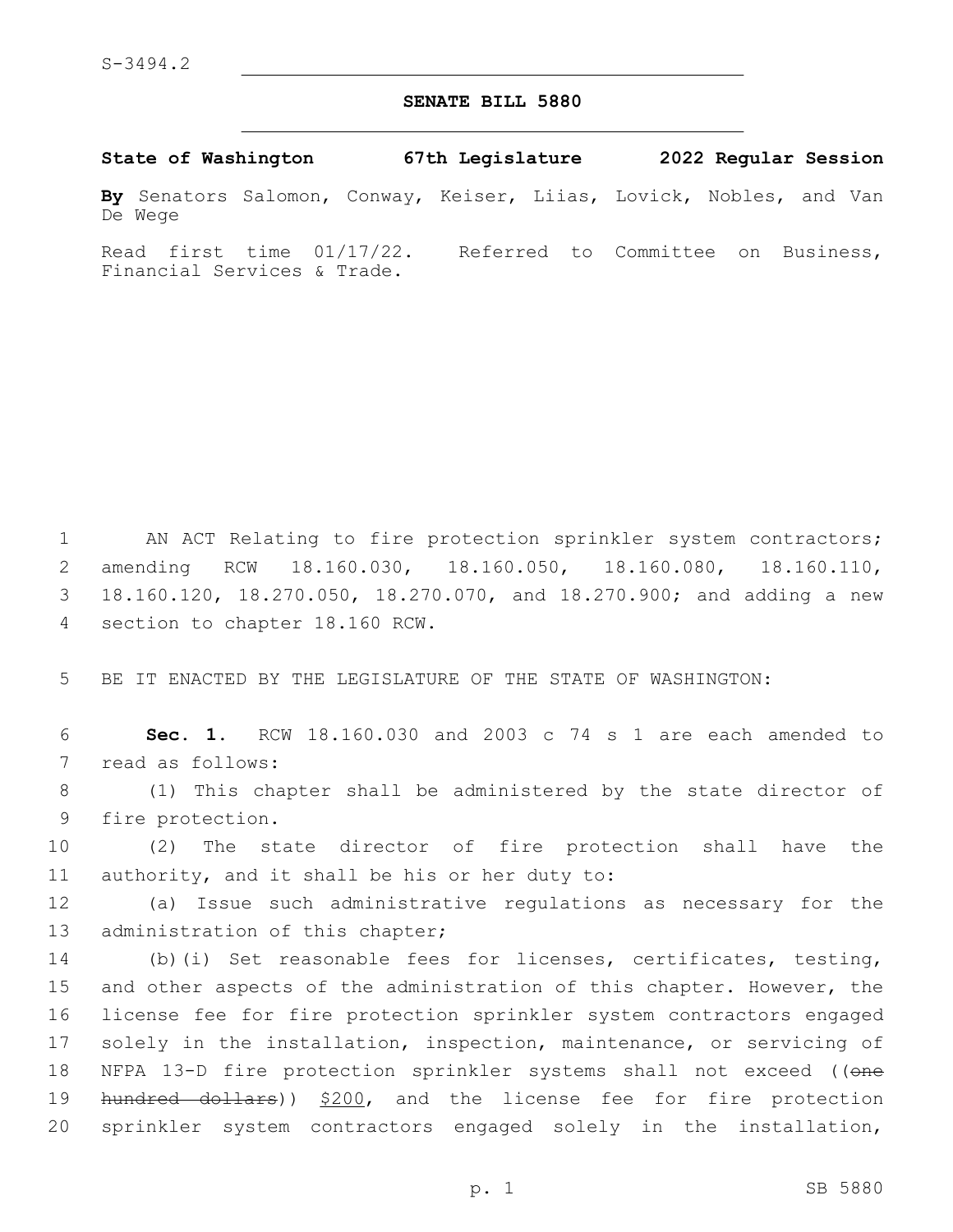inspection, maintenance, or servicing of NFPA 13-R fire protection 2 sprinkler systems shall not exceed ((three hundred dollars)) \$600;

 (ii) Adopt rules establishing a special category restricted to contractors registered under chapter 18.27 RCW who install underground systems that service fire protection sprinkler systems. The rules shall be adopted within ninety days of March 31, 1992;

 (iii) Subject to RCW 18.160.120, adopt rules defining infractions 8 under this chapter and fines to be assessed for those infractions;

9 (c) Enforce the provisions of this chapter;

 (d) Conduct investigations of complaints to determine if any infractions of this chapter or the regulations developed under this 12 chapter have occurred;

 (e) Assign a certificate number to each certificate of competency 14 holder; and

 (f) Adopt rules necessary to implement and administer a program which requires the affixation of a seal any time a fire protection sprinkler system is installed, which seal shall include the certificate number of any certificate of competency holder who installs, in whole or in part, the fire protection sprinkler system.

 **Sec. 2.** RCW 18.160.050 and 2018 c 37 s 1 are each amended to 21 read as follows:

 (1)(a) All certificate of competency holders that desire to continue in the fire protection sprinkler business shall annually, 24 prior to January 1st, secure from the state director of fire protection a renewal certificate of competency upon payment of the fee as prescribed by the state director of fire protection. Application for renewal shall be upon a form prescribed by the state director of fire protection and the certificate holder shall furnish 29 the information required by the director.

 (b) Failure of any certificate of competency holder to secure his 31 or her renewal certificate of competency within ((sixty)) 60 days after the due date shall constitute sufficient cause for the state director of fire protection to suspend the certificate of competency.

 (c) The state director of fire protection may, upon the receipt of payment of all delinquent fees including a late charge, restore a certificate of competency that has been suspended for failure to pay 37 the renewal fee.

 (d) A certificate of competency holder may voluntarily surrender his or her certificate of competency to the state director of fire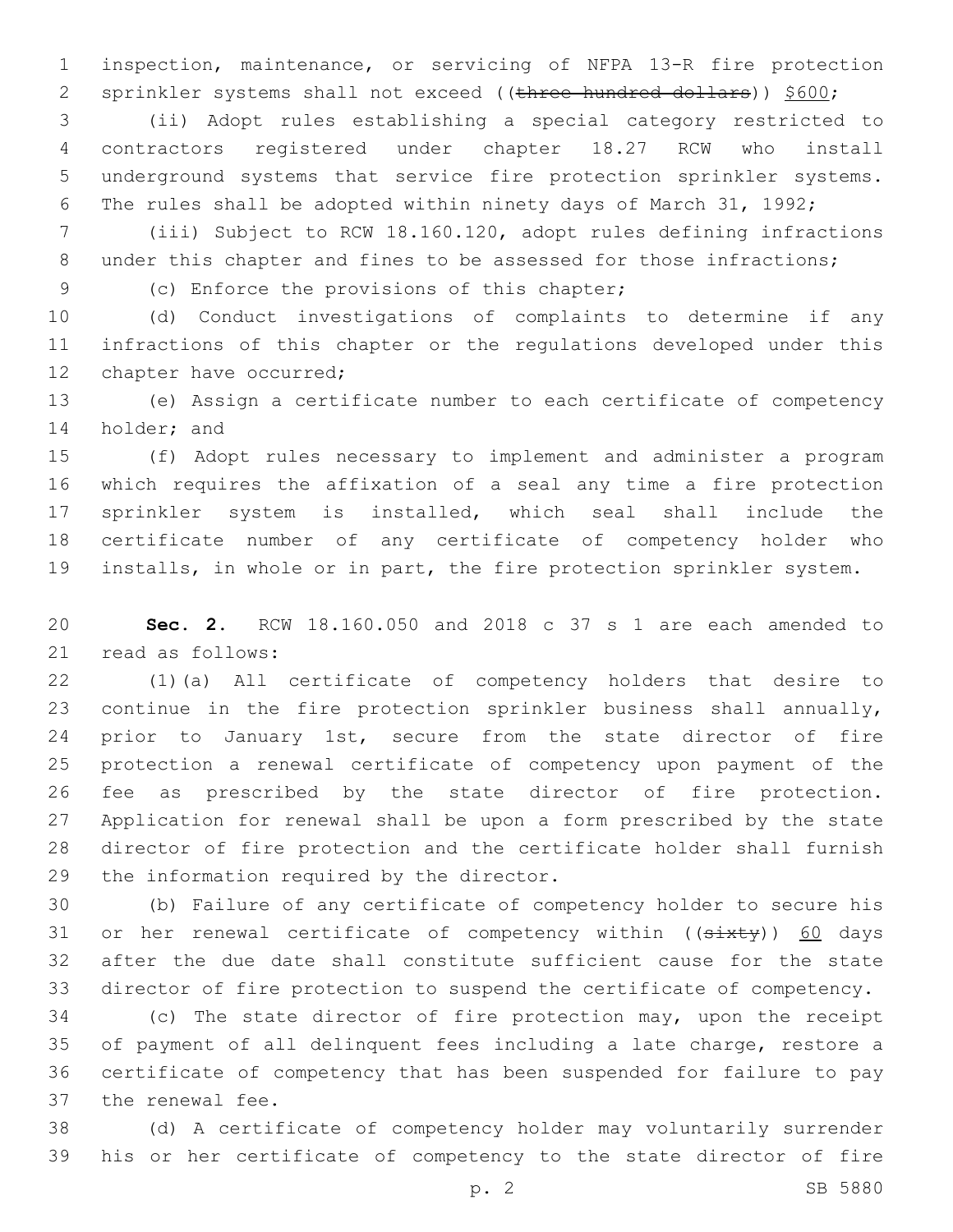protection and be relieved of the annual renewal fee. After surrendering the certificate of competency, he or she shall not be known as a certificate of competency holder and shall desist from the practice thereof. Within two years from the time of surrender of the certificate of competency, he or she may again qualify for a certificate of competency, without examination, by the payment of the required fee. If two or more years have elapsed, he or she shall 8 return to the status of a new applicant.

 (2)(a) All licensed fire protection sprinkler system contractors desiring to continue to be licensed shall annually, prior to January 1st, secure from the state director of fire protection a renewal license upon payment of the fee as prescribed by the state director of fire protection. Application for renewal shall be upon a form prescribed by the state director of fire protection and the license holder shall furnish the information required by the director.

 (b) Failure of any license holder to secure his or her renewal 17 license within ((sixty)) 60 days after the due date shall constitute sufficient cause for the state director of fire protection to suspend 19 the license.

 (c) The state director of fire protection may, upon the receipt of payment of all delinquent fees including a late charge, restore a license that has been suspended for failure to pay the renewal fee.

 (3) The initial certificate of competency or license fee shall be prorated based upon the portion of the year such certificate of competency or license is in effect, prior to renewal on January 1st.

 (4) The fire protection contractor license fund is created in the 27 custody of the state treasurer. ((All)) Except for penalties received 28 under RCW 18.160.120, all receipts from license and certificate fees and charges or from the money generated by the rules and regulations promulgated under this chapter shall be deposited into the fund. Expenditures from the fund may be used only for purposes authorized under this chapter and for providing assistance in identifying fire sprinkler system components that have been subject to either a recall or voluntary replacement program by a manufacturer of fire sprinkler products, a nationally recognized testing laboratory, or the federal consumer product safety commission; and for use in developing and publishing educational materials related to the effectiveness of residential fire sprinklers. Assistance shall include, but is not limited to, aiding in the identification of recalled components, information sharing strategies aimed at ensuring the consumer is made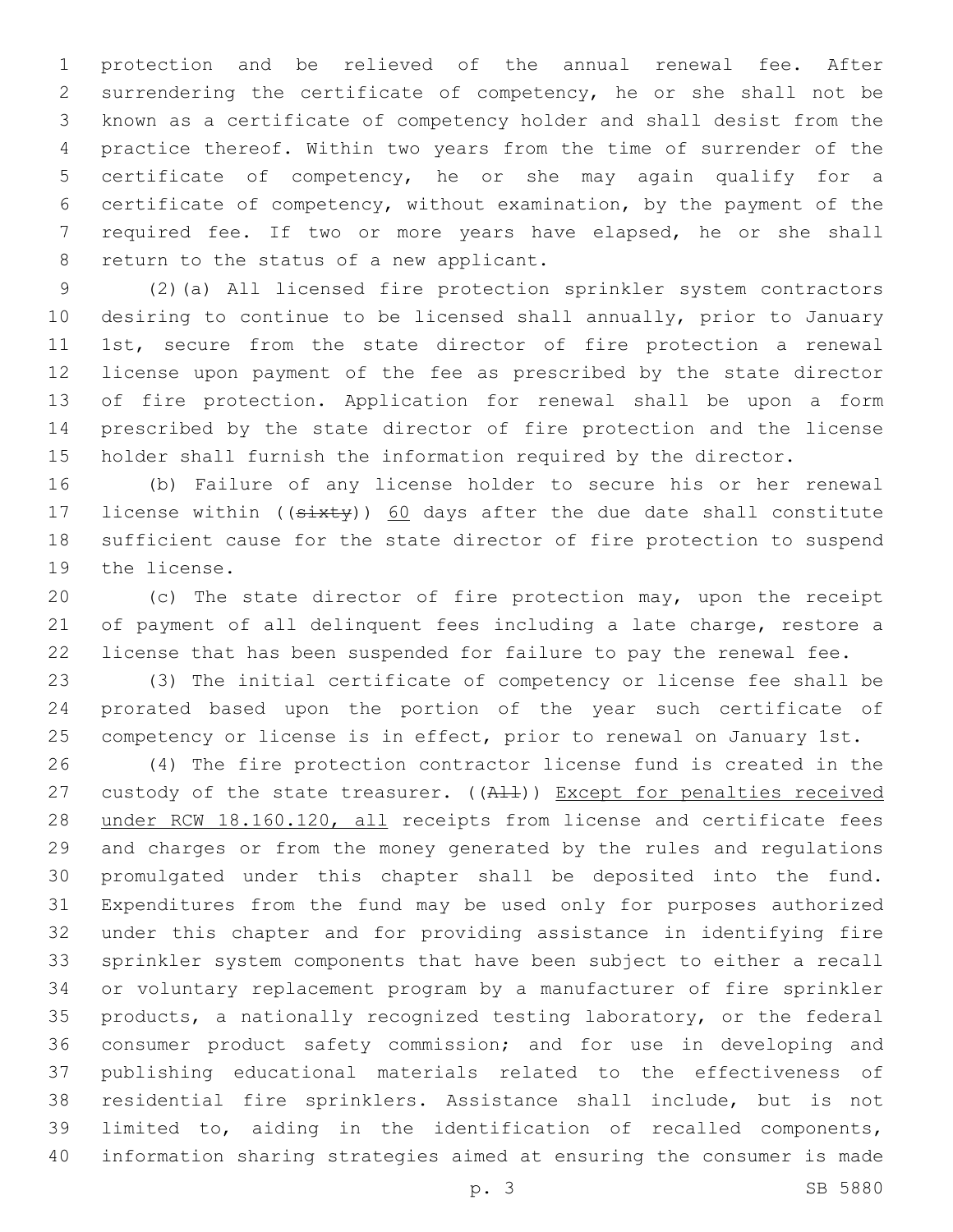aware of recalls and voluntary replacement programs, and providing training and assistance to local fire authorities, the fire sprinkler industry, and the public. Only the state director of fire protection or the director's designee may authorize expenditures from the fund. The fund is subject to allotment procedures under chapter 43.88 RCW, 6 but no appropriation is required for expenditures.

 **Sec. 3.** RCW 18.160.080 and 2016 c 81 s 17 are each amended to 8 read as follows:

9 (1) The state director of fire protection ((may)) must refuse to issue or renew or may suspend or revoke the privilege of a licensed fire protection sprinkler system contractor or the certificate of a certificate of competency holder to engage in the fire protection 13 sprinkler system business or in lieu thereof, establish penalties as prescribed by Washington state law, for any of the following reasons:

 (a) Gross incompetency or gross negligence in the preparation of technical drawings, installation, repair, alteration, maintenance, inspection, service, or addition to fire protection sprinkler 18 systems;

(b) Except as provided in RCW 9.97.020, conviction of a felony;

 (c) Fraudulent or dishonest practices while engaging in the fire 21 protection sprinkler system business;

 (d) Use of false evidence or misrepresentation in an application 23 for a license or certificate of competency;

 (e) Permitting his or her license to be used in connection with the preparation of any technical drawings which have not been prepared by him or her personally or under his or her immediate 27 supervision, or in violation of this chapter; or

 (f) Knowingly violating any provisions of this chapter or the 29 regulations issued thereunder.

 (2) The state director of fire protection shall revoke the license of a licensed fire protection sprinkler system contractor or the certificate of a certificate of competency holder who engages in the fire protection sprinkler system business while the license or 34 certificate of competency is suspended.

 (3) The state director of fire protection shall immediately suspend any license or certificate issued under this chapter if the holder has been certified pursuant to RCW 74.20A.320 by the department of social and health services as a person who is not in compliance with a support order or a residential or visitation order.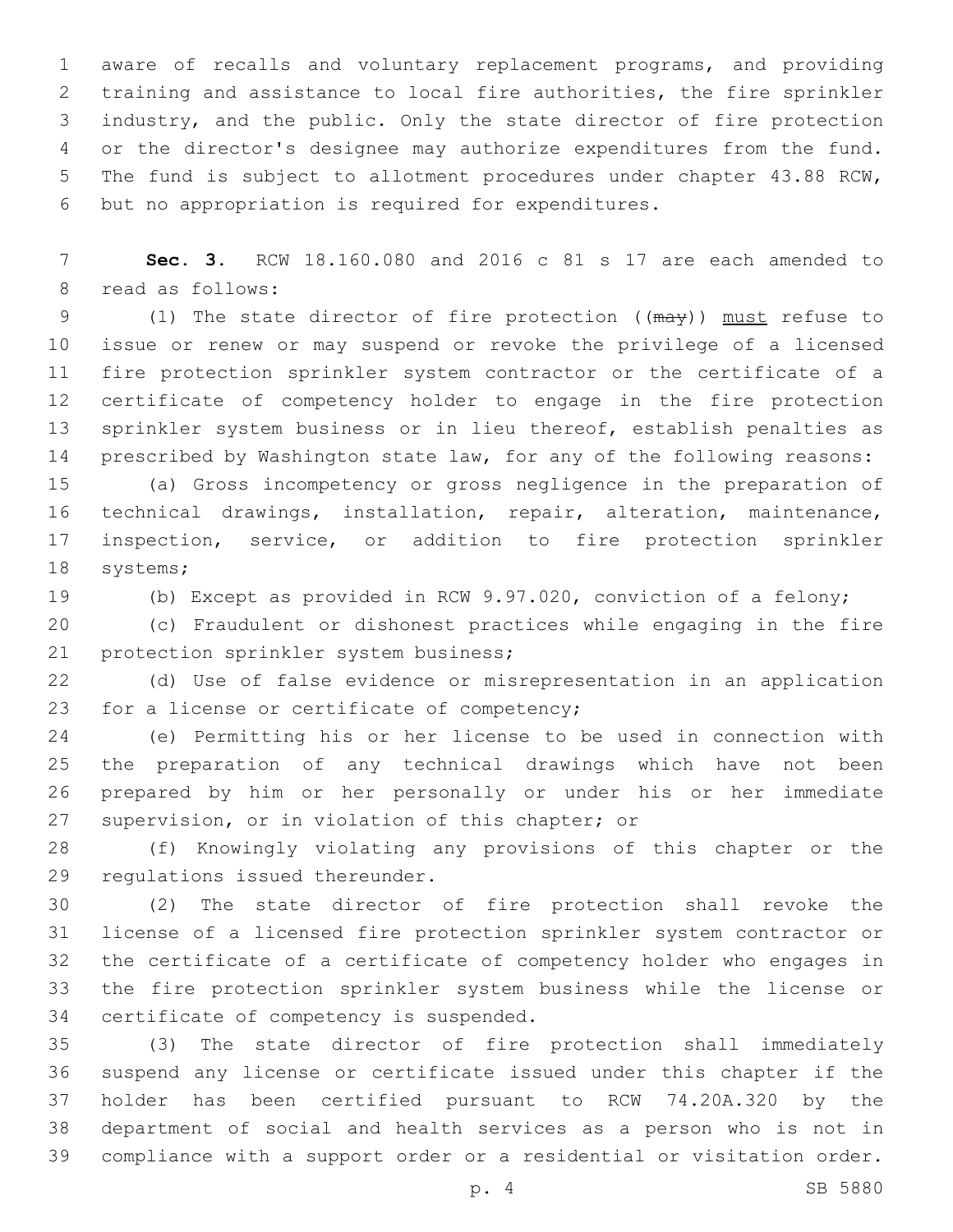If the person has continued to meet all other requirements for issuance or reinstatement during the suspension, issuance or reissuance of the license or certificate shall be automatic upon the director's receipt of a release issued by the department of social and health services stating that the person is in compliance with the 6 order.

 (4) Any licensee or certificate of competency holder who is aggrieved by an order of the state director of fire protection suspending or revoking a license may, within thirty days after notice of such suspension or revocation, appeal under chapter 34.05 RCW. This subsection does not apply to actions taken under subsection (3) 12 of this section.

 **Sec. 4.** RCW 18.160.110 and 1992 c 116 s 4 are each amended to read as follows:14

15 Civil proceedings to enforce this chapter ((may)) must be brought by the attorney general or the prosecuting attorney of any county where a violation occurs on his or her own motion or at the request 18 of the state director of fire protection.

 **Sec. 5.** RCW 18.160.120 and 2003 c 74 s 2 are each amended to read as follows:20

 (1) A fire protection sprinkler system contractor found to have committed an infraction under this chapter as defined in rule under RCW 18.160.030(2)(b)(iii) shall be assessed a fine of not less than 24 ((two hundred dollars))  $$400$  and not more than (( $five$  thousand 25 dollars)) \$10,000 for the first infraction, a fine of not less than \$800 and not more than \$15,000 for a second infraction by the same contractor, and a fine of not less than \$1,500 and not more than 28 \$20,000 for the third and any subsequent infractions by the same 29 contractor.

 (2) A fire protection sprinkler system contractor who fails to obtain a certificate of competency under RCW 18.160.040 shall be 32 assessed a fine of not less than ((one thousand dollars)) \$2,000 and 33 not more than ((<del>five thousand dollars</del>)) \$10,000 for the first infraction, and a fine of not less than \$5,000 and not more than \$20,000 for a second infraction by the same contractor, and a fine of not less than \$10,000 and not more than \$50,000 for the third and any 37 subsequent infractions by the same contractor.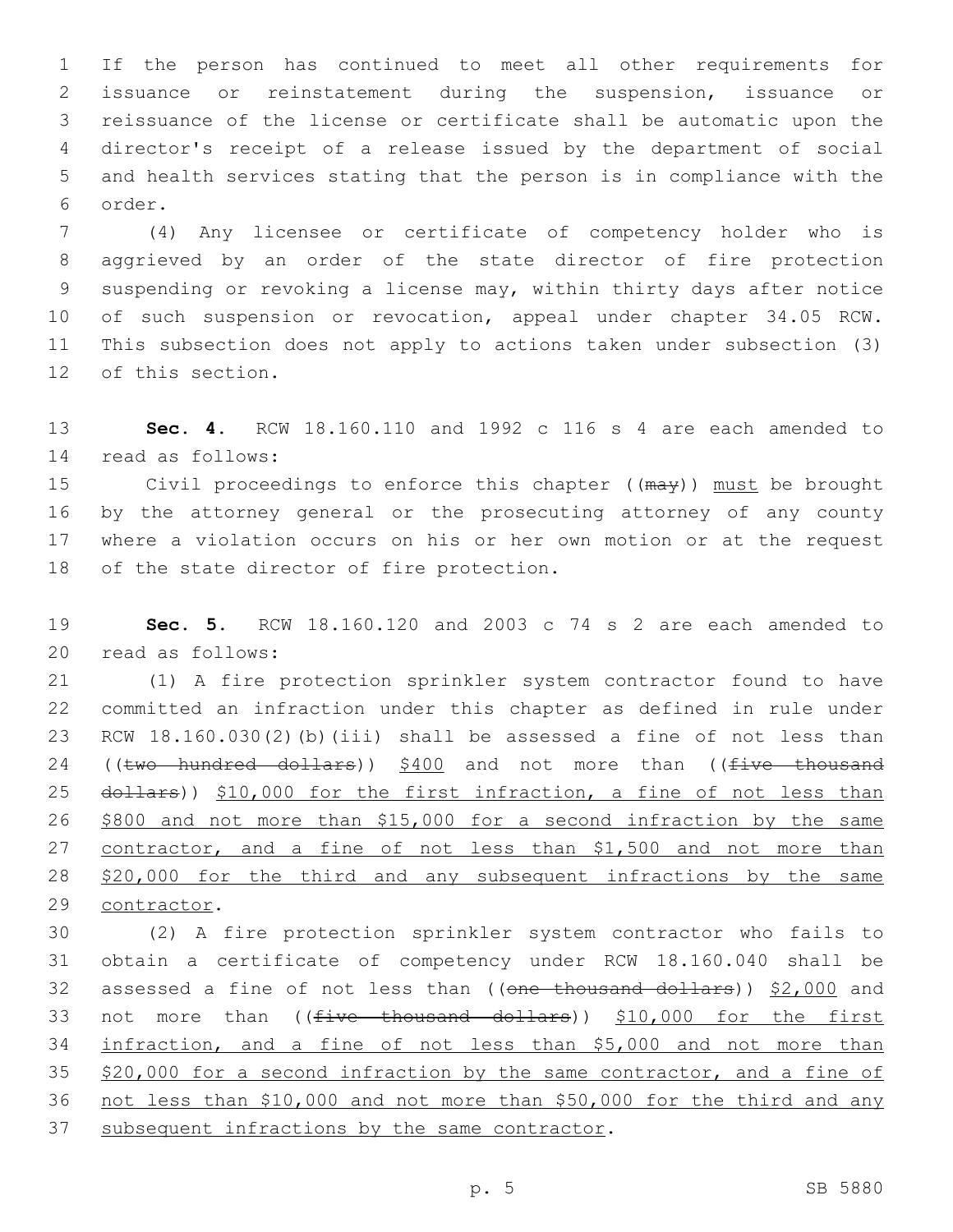(3) All fines collected under this section shall be deposited 2 into the fire protection ((contractor license fund)) compliance 3 account.

 NEW SECTION. **Sec. 6.** A new section is added to chapter 18.160 5 RCW to read as follows:

 The fire protection compliance account is created in the custody of the state treasurer. All fines collected under RCW 18.160.120 and the rules and regulations adopted under RCW 18.160.120 must be deposited into the account. Expenditures from the account may only be used for the purposes of enforcing this chapter. Only the state director of fire protection or their designee may authorize expenditures from the account. The account is subject to allotment procedures under chapter 43.88 RCW, but no appropriation is required 14 for expenditures.

 **Sec. 7.** RCW 18.270.050 and 2007 c 435 s 6 are each amended to 16 read as follows:

17 (1) A certificate expires on December 31st.

(2) The certificate shall be renewed every other year.

 (3) Before the expiration date of the certificate, every applicant shall reapply to the director on an application form provided by the director and pay the application fee as provided by 22 rule.

 (4) If a certificate is not renewed before its expiration date, 24 an applicant must:

 (a) Apply to the director on an application form provided by the 26 director;

(b) Pay an application fee to the director as provided by rule;

28 (c) Pay an examination fee as provided by rule; and

 (d) Successfully pass the written examination required by this 30 chapter.

 (5) Upon approval of a certificate renewal, the director must provide the certificate holder with the renewal directly through certified mail.

 **Sec. 8.** RCW 18.270.070 and 2007 c 435 s 8 are each amended to read as follows:35

36 An authorized representative of the director ((may)) must investigate alleged violations of this chapter. Upon request of an